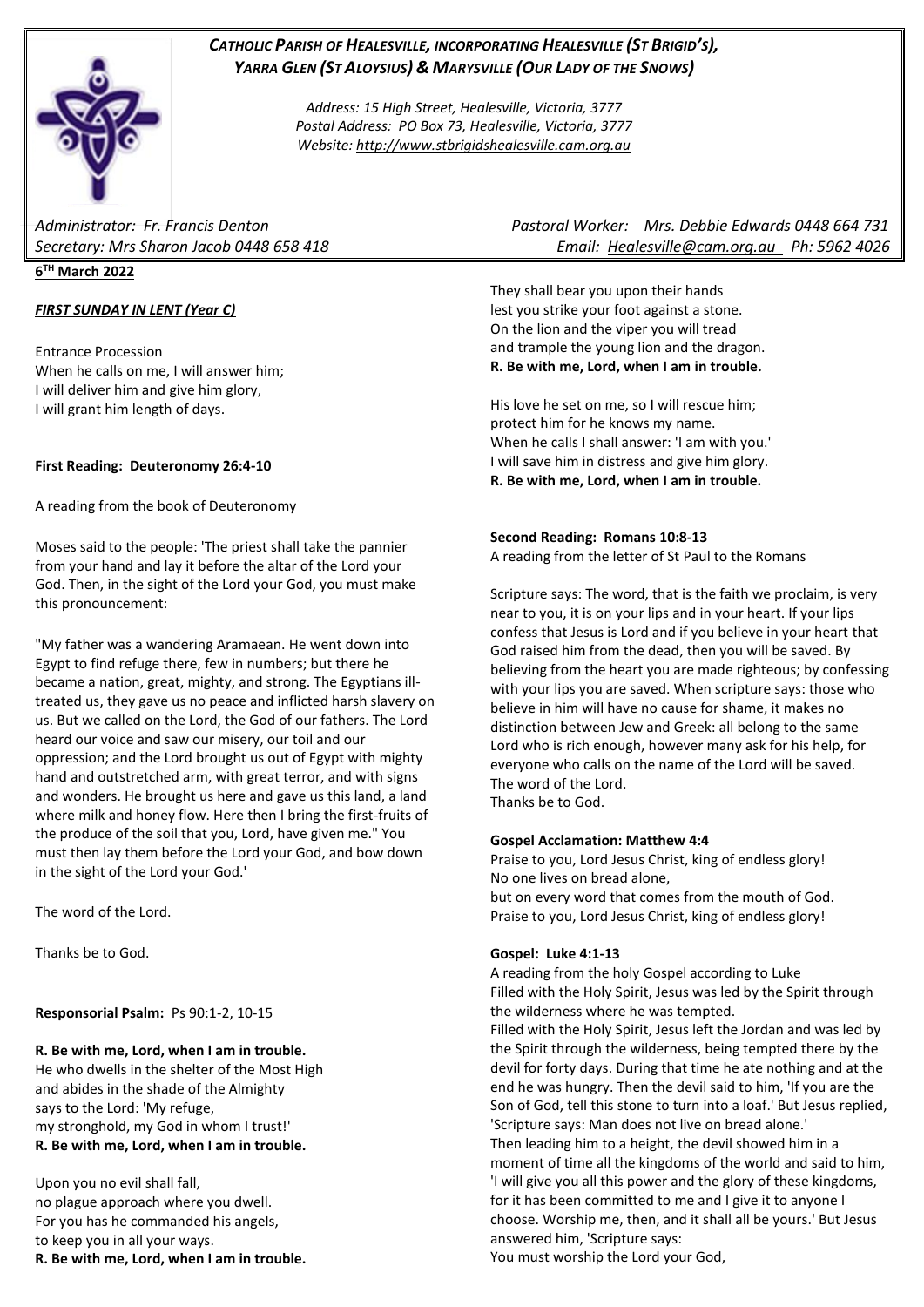and serve him alone.'

Then he led him to Jerusalem and made him stand on the parapet of the Temple. 'If you are the Son of God,' he said to him, 'throw yourself down from here, for Scripture says: He will put his angels in charge of you to guard you, and again: They will hold you up on their hands in case you hurt your foot against a stone.' But Jesus answered him, 'It has been said: You must not put the Lord your God to the test.' Having exhausted all these ways of tempting him, the devil left him to return at the appointed time. The Gospel of the Lord. Praise to you, Lord Jesus Christ.

### **Communion Antiphon**

One does not live by bread alone, but by every word that comes forth from the mouth of God.

#### **An Act of Spiritual Communion**

**My Jesus, I believe that You are present in the Most Holy Sacrament. I love You above all things, and I desire to receive You into my soul. Since I cannot at this moment receive You sacramentally, come at least spiritually into my heart. I embrace You as if You were already there and unite myself wholly to You. Never permit me to be separated from You. Amen.**

### **Latest Guidelines from the Melbourne Catholic Archdiocese of Melbourne**

The key areas of change as of 11:59pm Friday 25<sup>th</sup> February (and including the changes from last Friday) are:

- Face coverings are not mandatory within Places of Worship or workplaces.
- QR code check-in to Places of Worship and particular workplaces (Parish offices) is no longer required. We understand this to also include when the faithful are using other facilities within the Parish (for example; hospitality to visitors following Mass or the celebration of a Baptism, Children's liturgy etc).
- There will not be any vaccination requirements nor any requirement for organisers to check vaccination status for attendees at Places of Worship for Weddings, Funerals, or general Worship. However, Workers at Places of Worship (staff and volunteers) must still be up-to-date with their vaccinations and have provided evidence of this to their 'employer.'

<https://melbournecatholic.org/covid-19-guidelines>

### **PARISH PRAYER LIST**

**Recently Deceased:** Fr Kevin Mogg**,** Rudi Wen Huda, Sr Kathleen McSweeney, Elizabeth Beaton,

**Sick:** Babies Emmett, Noah Glen Christie, Tedi and Santi; Roman, Blake Smith, Trish Leahy, John Snell, Abby Sharp, Peter Munro, Megan, Bernie Jansen, Andrew Sharp, John, Glenn, Lyn Francis, Dorothy Barber, Fiona, Annie Preuss, Michelle Ryan, Damian, John, Alison, Heather, Julie Bates, Garry Dettman, Bradley Jordan, Jeanette Henkel, Richard Galbraith, Debbie Huby, Geoff Lucas, Sandra Donkin, Glen, Fred Coullas, Evie Gleeson, Indy Dawes, Rade Krstic, Megan Williams, Michael Wood, Michael, Margo & Stephen Youngberry, Marie Hammond, John Mulholland, Rhiannon Days, Val Savitt, Ron Garland, Jaz Nueber, James Cooney, Robert, Mary & Gerard Bariola, Tilly Van der Zee, Lydia, Joyce Slattery, Annie, Bob Ireland, Val & Michael Christie, Ted & Peter Bowling, Natasha, Mia, James, Mitchell Wilson, Veronica Ireland, Lauren, Brooke, Anthony, Laura Baosde Pinto, Michelle, Judy, Annette Fromholtz, John Wray, Lynn Doensen , Elsa Gianforte, Fiona M, Louise Janse,

## **FOR THOSE WHOSE ANNIVERSARIES ARE IN MARCH**

Sr Nell Russell (03.03.16), Ronald Donchi (05.03.83), H. Weda (12.03.03), Rene Chandler (13.03.96), Helen Srafford, (16.03.08), Frank McDonald (12.03.04), John Doensen (17.03.17), Ziggy Nadolski (18/3/11), Claudio Latin (20.03.13), Mary Snell (22.03.12), Antionio Bariola (24.03.99), John Field (23.03.42), Mary Wood (23.03.03), Eva Jansen (2006) , Erica Fries (2005), Mavis McKenzie (2006), Harry van de ven, Susan Sosic (25.03.19)

## **Gardening around the church and presbytery**

If you can help out in any way in keeping our gardens looking neat, please contact the office. Our gardening team needs assistance with big jobs and little, from mowing and whipper snipping to weeding. This need not be a big time commitment, we simply need generous parishioners to be available when they can to join a pool of willing hands to help maintain our large grounds. Thanks!

## **Thanksgiving St Brigid's Healesville,**

**20th January 2022**  Thanksgiving: \$658.55 Presbytery: \$266.35

**Our Lady of the Snows - Marysville 17th January 2022** Thanksgiving: \$48.00

**St Aloysius - Yarra Glen**  Thanksgiving: \$40

## **Easter Mass Times**

### **14th April- 7:30 pm**.

Holy Thursday, Mass of the Lord's Supper followed by Altar of Repose, Individual Prayer and Adoration.

**15th April,** Good Friday. **3:00 pm** Passion of the Lord

**16th April**, Holy Saturday.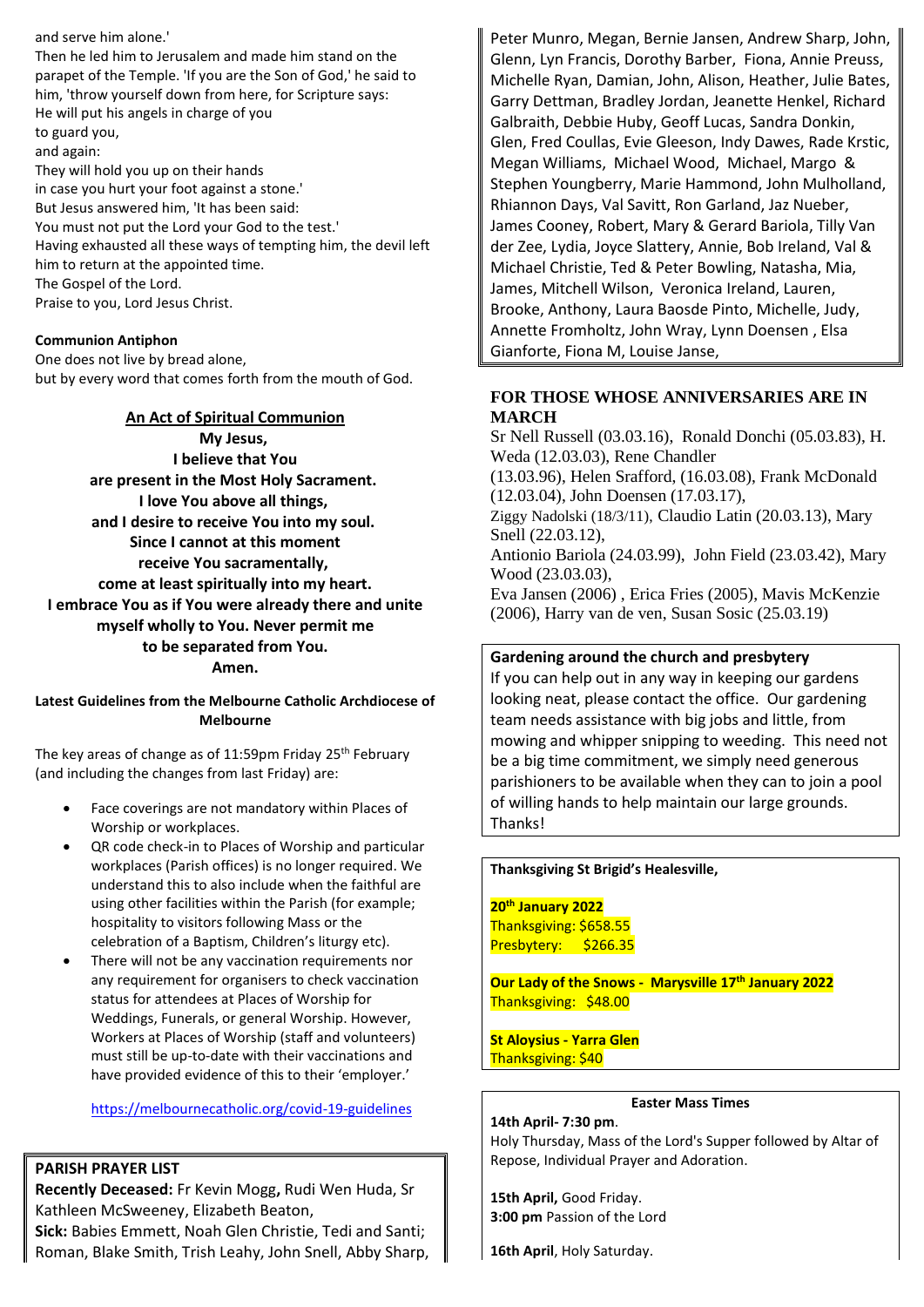**7.30pm** Easter Vigil Mass

**17th April** Easter Sunday Mass **10:30 am** St. Patrick's, Lilydale **8:30 am** St. Brigid's, Healesville



**Stations of the Cross** Good Friday 10.00am at St Aloysius - Yarra Glen

#### **First Sunday of Lent**



Ivan Kramskoi, 'Christ in the Desert' (1872).

*"Filled with the Holy Spirit, Jesus…was led by the Spirit through the wilderness, being tempted there by the devil."*

In 2018 The French bishops caused a bit of controversy when they changed the words of the Our Father for use at Mass. The words "Lead us not into temptation", were changed to the French equivalent of "do not let us fall into temptation." The following year, the Italian Bishops conference followed suit. The justification for the change was the concern that the words "lead us not into temptation" might leave one with the impression that God himself was the one who leads us into temptation, as though luring us into a booby-trap: 'Haha! Gotch-ya!' says God, according to this hermeneutic. I recall at the time being perplexed if not a little scandalised. How is it possible for a prayer that Christians of all stripes have been praying for two thousand years to be suddenly 'improved' by an episcopal committee? Does God Almighty require a French bishops conference to 'correct' the theology of the Son of God, a prayer that has been called for two millennia "the pattern of all prayer"? Is the Divinely inspired and inerrant Word of God, wrong on this point? I confess, I remain more than a little sceptical.

Biblical scholars have pointed out that the original Koine Greek of the New Testament is in fact quite accurately translated as "Lead us not into temptation". One such scholar, George Grimbilas, offers a word by word parsing of the text to show that the standard vernacular translation (whether Latin, English, French or Italian) is in fact textually correct. He comments, "No matter how much one tortures the Greek and searches the lexica, there is no evidence for rendering "μὴ εἰσενέγκῃς" as "do not let us fall," or even, "do not let us make an error." (George Grimbilas "Lead us not into

### Mistranslation" in *The New Criterion*:

[https://newcriterion.com/blogs/dispatch/lead-us-not-into](https://newcriterion.com/blogs/dispatch/lead-us-not-into-mistranslation)[mistranslation\)](https://newcriterion.com/blogs/dispatch/lead-us-not-into-mistranslation). The hoopla seems to stem from a discomfort or misunderstanding about the nature of temptation and its relationship to sin. We know God does not want us to sin, ever. Every sin in contrary to the will of God, who always wills what is good for us. But what about temptation? Can any good come of it?

In the Gospel for the First Sunday of Lent we meditate on the temptation of Christ in the desert. The context is enlightening. In all the synoptic Gospels (Matt, Mark and Luke) the temptation of Christ is immediately preceded by the Baptism of Christ. John's baptism was a baptism of repentance for sin, and so John understandably hesitates to baptise the sinless "Lamb of God". Christ insists, and so the heavens part and the Holy Spirit alights on Christ in the form of a dove. No sooner has this theophany taken place, then Luke writes: "Filled with the Holy Spirit, Jesus left the Jordan and was led by the Spirit through the wilderness, being tempted there by the devil." Once it is pointed out it is unmistakable. It is whilst filled with the Holy Spirit, that Jesus is then led by the Spirit into the wilderness to be tempted. Why does Jesus go into the wilderness? For the same reason that Jesus repeatedly escapes into the wilderness – to be alone to pray to his Father. The wilderness is a place of retreat from the world, but it is also a place of preparation, and even a place of trial. Recall, for example, the story of Jacob wrestling the Angel (Genesis 32:22- 32), or Moses and the Israelites' forty years in the desert (Exodus).

That God allows us to undergo trials and tests is quite apparent both from scripture and lived experience. The trial can take the form of a temptation, not that God wills the temptation, but rather that he *permits* it so as to strengthen our character. Consider the story of Job, the just man. Satan wants to make Job fall by tempting him to curse God by a litany of horrific afflictions. In the Biblical narrative Satan actually bargains with God and appears to act with God's consent (ie. his *permissive*  will) – "Very well' the Lord said to Satan, 'all he has is in your power.'" (Job 1:12). Making a distinction between the active will and the permissive will of God might sound like scholastic gobbledygook, but in fact it's very helpful to be able to understand how God allows any evil to exist, even though God could never actively will evil. In the story of Job there is a subtle but important distinction between what Satan does as the agent of temptation, and what God permits Satan to do. It is Satan (not God) who tempts Job, but God *does* permit it. Why? Because through this trial Job's love for God is proven, purified and perfected from all worldly attachments: property, possessions, family and even his own bodily health. Throughout the trial Job never curses God; in return God restores Job's fortunes twofold (Job 42:10).

In short, God never actively wills that we should be tempted, and therefore would never lead us into temptation. But by his permissive will God tolerates the possibility of temptation because it can be an opportunity for spiritual growth. Origen, one of the Fathers of the Church, writes: "[since] God does not want to impose the good, but wants free beings. . . . There is a certain usefulness to temptation. No one but God knows what our soul has received from him, not even we ourselves. But temptation reveals it in order to teach us to know ourselves, and in this way we discover our evil inclinations and are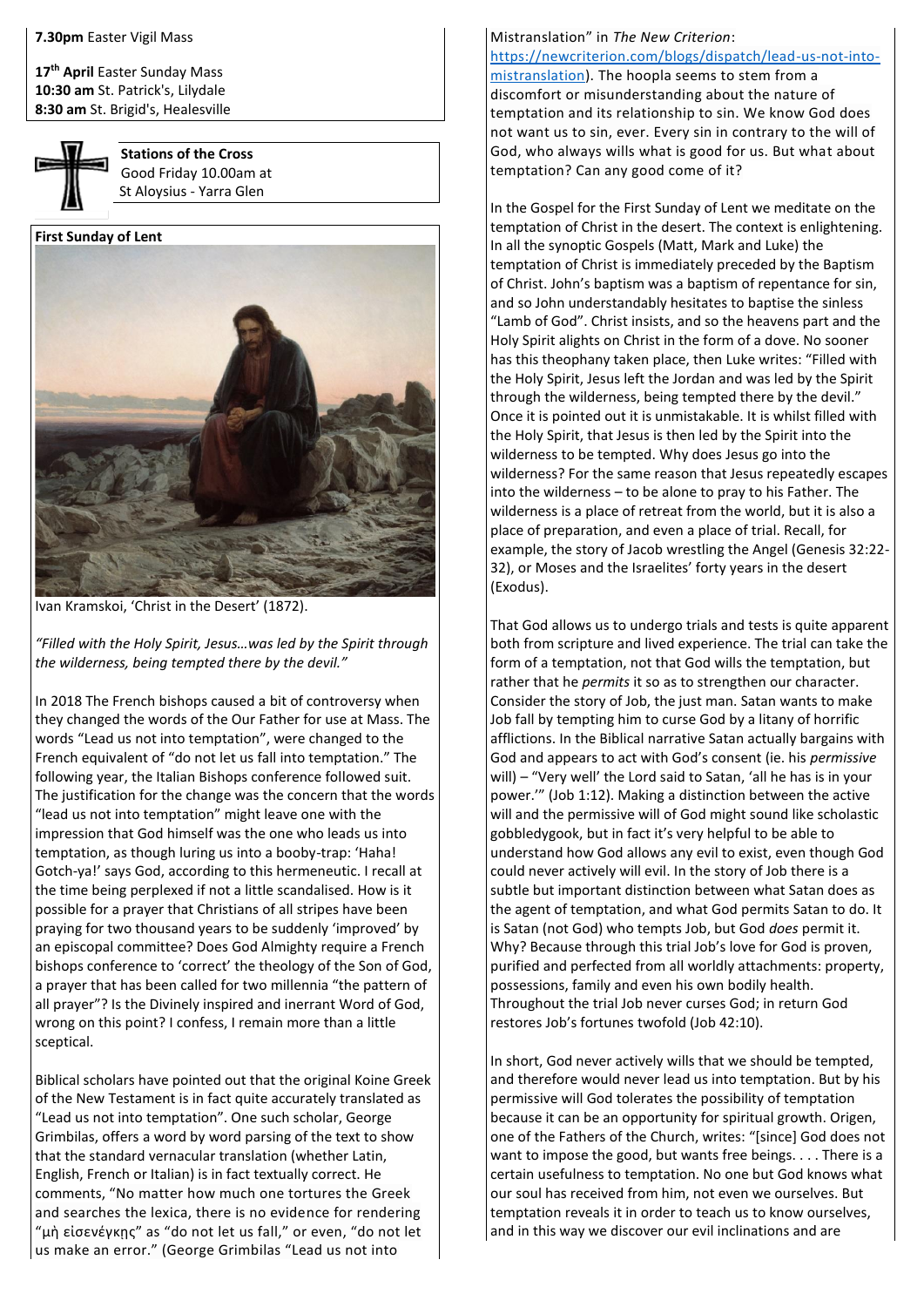obliged to give thanks for the goods that temptation has revealed to us." (Catechism of the Catholic Church, 2847).

Jesus is tempted not because his will needed to be purified from sin but in fact for our sake. The humiliation Christ endured by experiencing temptation was part of his selfemptying (cf. Phil 2:7) both as a matter of solidarity with the fallen human race that must contend daily with temptation, and for our instruction, that we might learn from Christ how to withstand temptation: through prayer, fasting and self-denial. St Paul writes, "No testing has overtaken you that is not common to man. God is faithful, and he will not let you be tempted beyond your strength, but with the temptation will also provide the way of escape, so that you may be able to endure it." (1Cor 10). Christ is tempted but never sins. We too will face temptations but by God's grace we can use the gift of free will to reinforce our desire to choose Christ. May this season of Lent strengthen our resolve to follow Christ more faithfully and reject anything opposed to his holy will.

Yours in Christ Fr Francis Denton

### **From Debbie's Desk**

Over the next 6 weeks or so of Lent, a time of reflection and rejuvenation, we will be encouraged to encounter God in a deeper way. Sounds good so far! The Church helps us along the way through its liturgy. For instance, the ashes placed on our foreheads on Ash Wednesday remind us that during Lent we need to slow down, to ponder, to change. The ashes are the burned remains of the blessed palms we waved on Palm Sunday last year when we came to Mass. Despite lockdown and other weird interventions, on Palm Sunday, or Passion Sunday as it is now called, we still managed to remember Jesus riding into Jerusalem on a donkey, hailed as a king, people waving palm branches in celebration of the one that they hoped would rise up and save them from physical oppression. Jesus is indeed our king, but his road to glory was not to include an earthly throne. How quickly the people dropped those palms when they could see no glory in Jesus' outward appearance. We burn the palms we held on Palm Sunday to remind ourselves of how quickly we too drop our bundles when it comes to trusting God and following his ways. During Lent we have time to simplify, to give God time, to listen. We rise from ash to new green growth. We renew.

Towards the end of Lent, in particular, we relive the story of Jesus' betrayal, trial, humiliation, torture and death. We find him just as vulnerable and helpless as we found him at Christmas time, just a few short weeks ago. Then, we encountered Jesus as a cute, helpless little baby, adored by all who were inspired to visit the stable where he was born. Our saviour does not look like a saviour, either at Christmas time, or on Good Friday. Human as we are human, Jesus struggled through his vulnerability, just as we do every day. He 'gets it', because he has lived it. Just like Jesus, our human condition leaves us vulnerable and in need. Yet, through the wonder of the Resurrection of Jesus, who is fully human like us, yet also fully divine as God's Son, we find our salvation. We find the hope of new life that goes on forever. We find God in all his glory, who understands us and loves us eternally, infinitely, perfectly.

We are encouraged to prepare ourselves for this miracle throughout the Lenten season, and great Lenten preparation can simply comprise consciously opening our hearts to conversation with God. When we were baptised, we encountered God in a unique, wonderful, personal meeting. Like any other friendship, regular contact is the key to nurturing our closeness to God. Our awareness of his love for us hopefully intensifies as we grow as a person, and our love for him deepens. Our knowledge and love of God should steadily strengthen throughout our entire lifetime, a constant quest to find 'home', God's very heart. God loves us, and is always with us, faithful and constant, but we often fail to recognise his dependable presence. Lent is our opportunity to work on our relationship with God as a conscious mission, strengthening our friendship with him through presence and conversation, growing towards him in awareness and in relationship. Self-denial is also a constructive project during Lent. I control my own passions, and think outwardly to God

and towards others, instead of inwardly towards myself. I think of God's love instead of choosing my own wants. One of the greatest gifts I can offer God costs nothing in financial terms, but initially may challenge me greatly, a true act of selfdenial. Gifting God our time in order to enhance our relationship with him can be a massive challenge when we get down to it. To turn the phone, computer, tablet or tv off can be torture in today's world. Any time consciously offered to God each day during Lent is an investment that is priceless. How could I go about giving God that small gift? Simply, uncomplicatedly, I could set aside a few minutes to be quiet with him. Conversation is a two way process. I may do some of the talking initially, in prayer, but then I need to listen for my friend's response to me. I need to stop, completely, with as few distractions as possible. This is where self-control comes in. I need to listen. I need to shut the door on the world for those few minutes. I may hear birds, or a lawn mower, or the fridge at first, but when I offer God even a couple of minutes of my time, I may also become aware of surprises I may not expect. God speaks to us in all sorts of ways, perhaps in prayer, perhaps through other people, or events, or ways I cannot anticipate. I need to be brave enough to be open to the unexpected. When I am truly open to God, anything can happen, and sometimes this possibility is enough to freak us out! My gift to God this Lent could be my time, my friendship, and my willingness to be brave enough to let him speak to me in whatever way he chooses. Am I that daring?

### **Fr Kevin Mogg**

Funeral of Fr. Kevin Mogg will be at 12:00 pm on Monday 7th March Holy Spirit Church to be presided by Archbishop Peter Comensoli and homily by Fr. Joe Caddy. The service will be livestreamed c/o Tobin Brothers funeral website.

**Meeting for "Lookout for the safety of children"** Please join us Monday 28th February 1-3pm at St Brigid's Hall. All very welcome. Cuppa and afternoon tea provided.